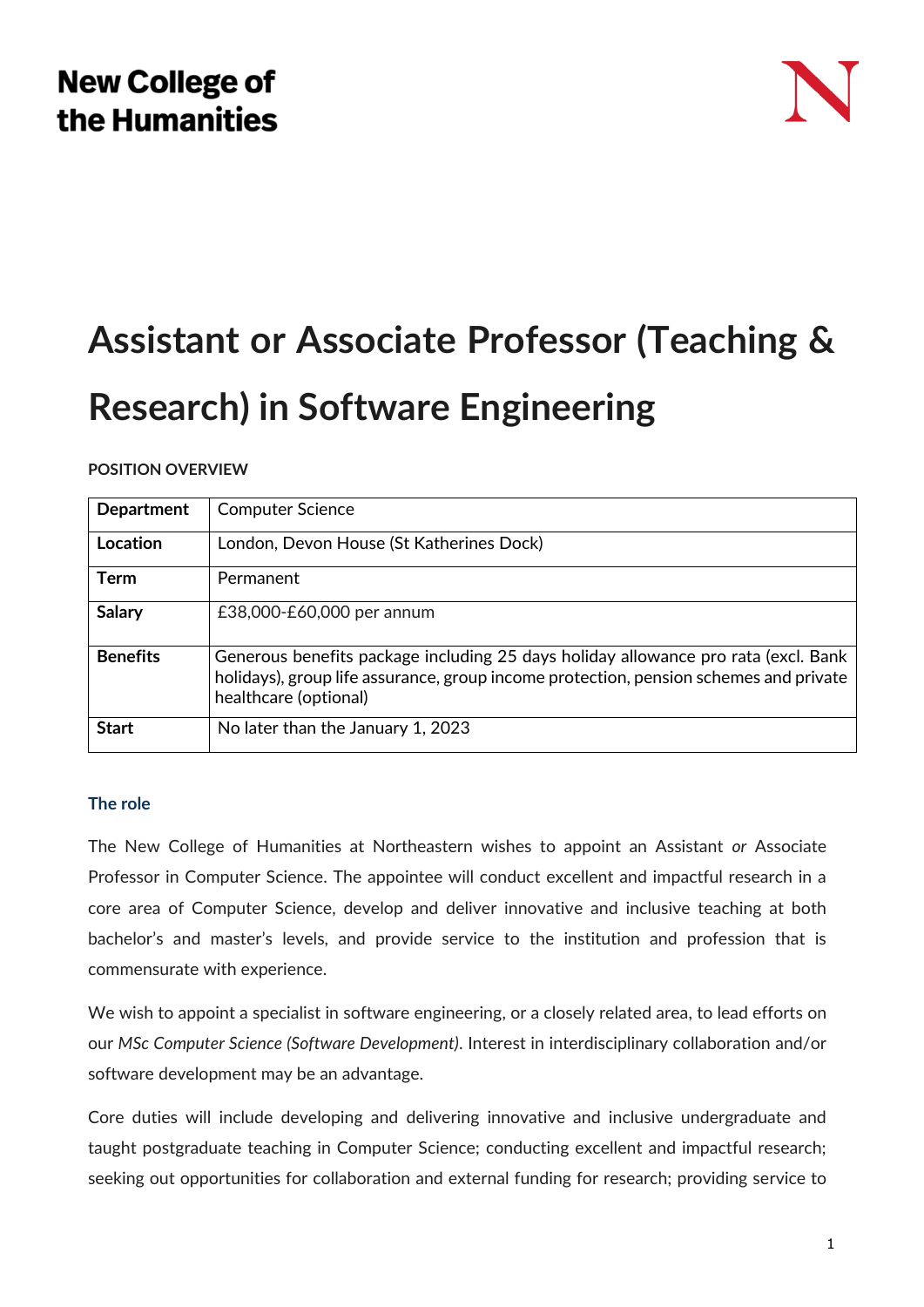the institution and profession (e.g., participating in appropriate committees), at a level commensurate with experience.

We particularly encourage applications from those with an interest in innovative teaching, learning and assessment; those with experience of supporting a wide variety of students; and those belonging to groups underrepresented in UK higher education. We are open to appointing on a reduced fraction/job-share basis subject to our business needs.

#### **Department**

The discipline of Computer Science is undergoing a major expansion. Offerings include undergraduate courses in Computer and Data Science, a conversion MSc in Responsible AI, and a specialist MSc in Computer Science (Software Development). Plans for the near future include majors in Computer and Data Science, jointly awarded with Northeastern University's Khoury College of Computer Science. Opportunities for disciplinary and interdisciplinary research abound: the successful appointee will have an opportunity to join one of the research institutes at Northeastern University, based on expertise, some of which are already investing at NCH.

#### **About the College**

Founded in 2012, New College of the Humanities has established itself as a prestigious higher education institution based in the heart of London. After becoming part of Northeastern University's global network in early 2019, the College has undergone a period of rapid growth, having been granted Taught Degree Awarding Powers in February 2020 and moved to a new, state-of-the-art campus in 2021. NCH continues to grow further expanding its student cohort, courses, network and opportunities.

#### **Additional Information**

#### **Enquiries**

Informal enquiries may be made to the Associate Head for Computer Science, Dr Alexandros Koliousis [\(alexandros.koliousis@nchlondon.ac.uk\)](mailto:alexandros.koliousis@nchlondon.ac.uk). However, all applications must be made in accordance with the application process specified.

#### **Application Process**

Applications should be made via [this link](https://share.hsforms.com/1p3G6XPo_QD-X7V9aRnSTYQ2peji) by 20:00 on 10<sup>th</sup> July 2022. Please reference your application "**SO0622**".